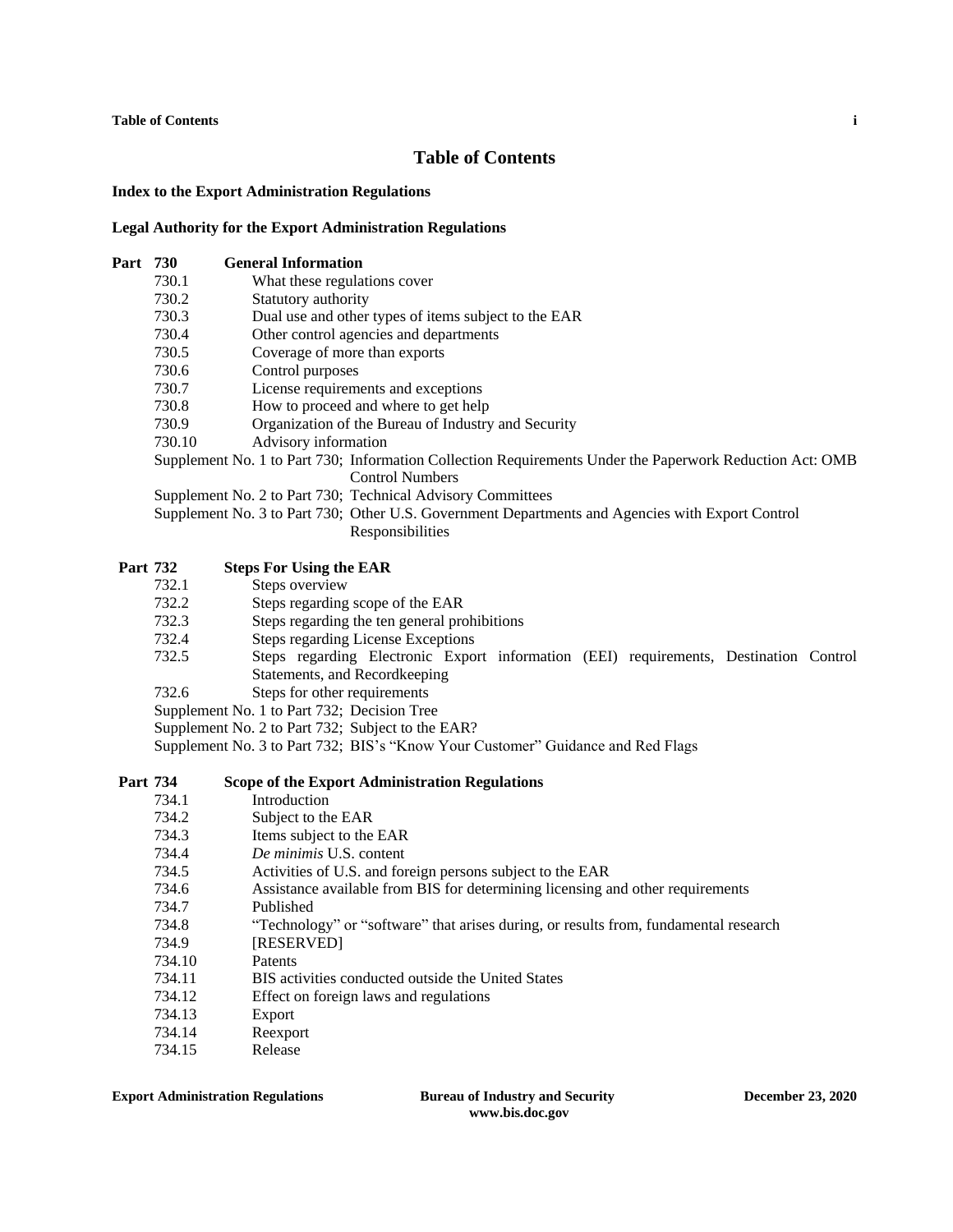## **Table of Contents ii**

- 734.16 Transfer (in-country)
- 734.17 Export of encryption source code and object code software
- 734.18 Activities that are not exports, reexports, or transfers
- 734.19 Transfer of access information
- 734.20 Activities that are not deemed reexports
- Supplement No. 1 to Part 734; [Reserved]

Supplement No. 2 to Part 734; Guidelines for *De Minimis* Rules

# **Part 736 General Prohibitions**

736.1 Introduction 736.2 General prohibitions and determination of applicability

Supplement No. 1 to Part 736; General Orders

Supplement No. 2 to Part 736; Administrative Orders

## **Part 738 Commerce Control List Overview and the Country Chart**

- 738.1 Introduction
- 738.2 Commerce Control List (CCL) structure
- 738.3 Commerce Country Chart structure
- 738.4 Determining whether a license is required

Supplement No. 1 to Part 738; Commerce Country Chart

| Part 740 | <b>License Exceptions</b>                                                                                |
|----------|----------------------------------------------------------------------------------------------------------|
| 740.1    | Introduction                                                                                             |
| 740.2    | Restrictions on all License Exceptions                                                                   |
| 740.3    | Shipments of limited value (LVS)                                                                         |
| 740.4    | Shipments to Country Group B countries (GBS)                                                             |
| 740.5    | [RESERVED]                                                                                               |
| 740.6    | Technology and software under restriction (TSR)                                                          |
| 740.7    | Computers (APP)                                                                                          |
| 740.8    | [RESERVED]                                                                                               |
| 740.9    | Temporary imports, exports, reexports, and transfers (in-country) (TMP)                                  |
| 740.10   | Servicing and replacement of parts and equipment (RPL)                                                   |
| 740.11   | Governments, international organizations, international inspections under the Chemical Weapons           |
|          | Convention, and the international space station (GOV)                                                    |
| 740.12   | Gift parcels and humanitarian donations (GFT)                                                            |
| 740.13   | Technology and software - unrestricted (TSU)                                                             |
| 740.14   | Baggage (BAG)                                                                                            |
| 740.15   | Aircraft, vessels and spacecraft (AVS)                                                                   |
| 740.16   | Additional permissive reexports (APR)                                                                    |
| 740.17   | Encryption commodities, software, and technology (ENC)                                                   |
| 740.18   | Agricultural commodities (AGR)                                                                           |
| 740.19   | <b>Consumer Communications Devices (CCD)</b>                                                             |
| 740.20   | License Exception Strategic Trade Authorization (STA).                                                   |
| 740.21   | Support for the Cuban People (SCP).                                                                      |
|          | Supplement No. 1 to Part 740; Country Groups                                                             |
|          | Supplement No. 2 to Part 740; Items that may be Donated to Meet Basic Human Needs Under the Humanitarian |
|          | License Exception                                                                                        |

Supplement No. 3 to Part 740; License Exception ENC Favorable Treatment Countries

Supplement No. 4 to Part 740; Annex A Firearm Models

**Export Administration Regulations Bureau of Industry and Security December 23, 2020**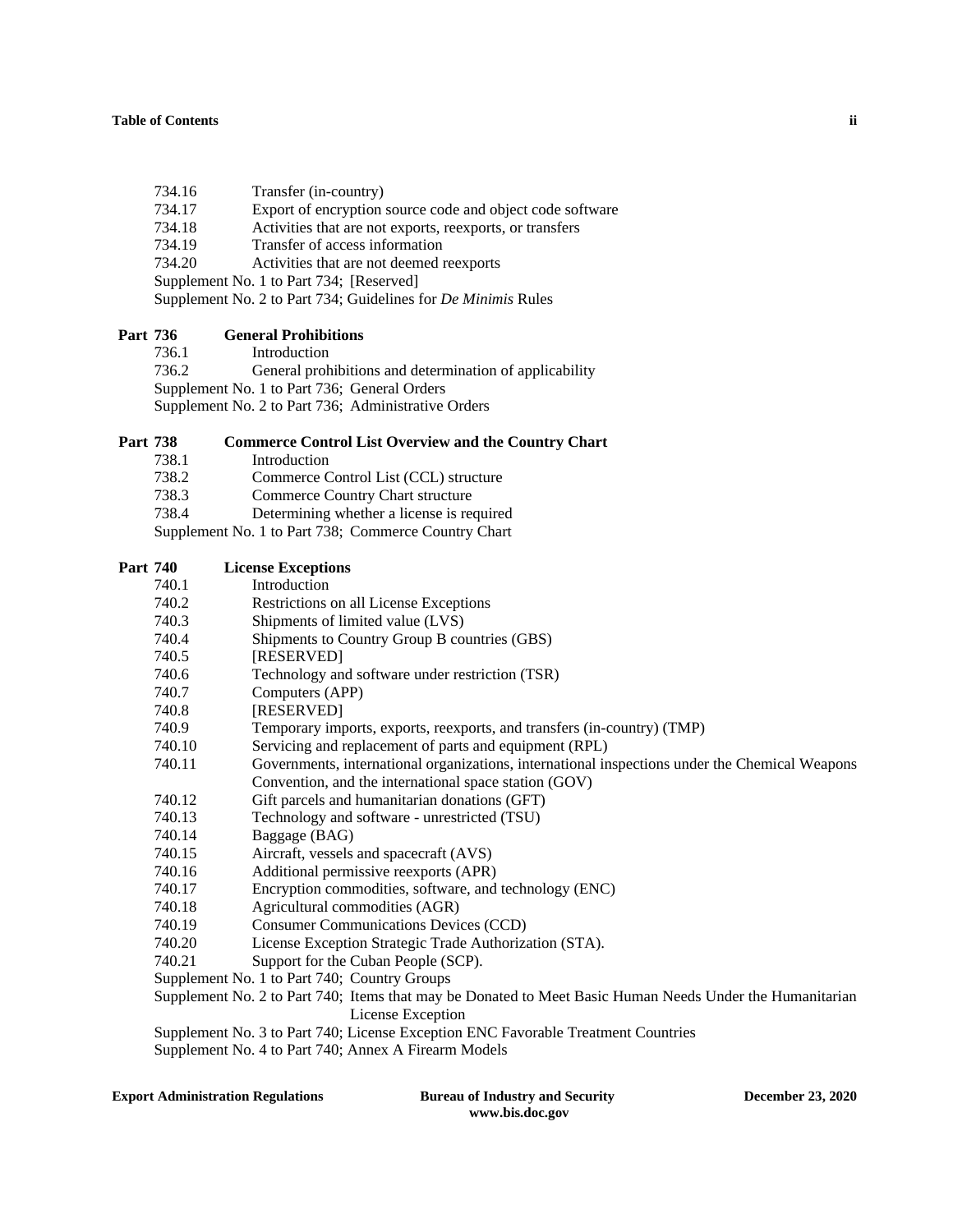## **Table of Contents iii**

| Part 742 |        | <b>Control Policy - CCL Based Controls</b>                                                                  |  |  |
|----------|--------|-------------------------------------------------------------------------------------------------------------|--|--|
|          | 742.1  | Introduction                                                                                                |  |  |
|          | 742.2  | Proliferation of chemical and biological weapons                                                            |  |  |
|          | 742.3  | Nuclear nonproliferation                                                                                    |  |  |
|          | 742.4  | National security                                                                                           |  |  |
|          | 742.5  | Missile technology                                                                                          |  |  |
|          | 742.6  | Regional stability                                                                                          |  |  |
|          | 742.7  | Crime control and detection                                                                                 |  |  |
|          | 742.8  | Anti-Terrorism: Iran                                                                                        |  |  |
|          | 742.9  | Anti-Terrorism: Syria                                                                                       |  |  |
|          | 742.10 | Anti-Terrorism: Sudan                                                                                       |  |  |
|          | 742.11 | Specially designed implements of torture, thumbscrews, and thumbcuffs; and parts and                        |  |  |
|          |        | accessories, n.e.s.                                                                                         |  |  |
|          | 742.12 | [RESERVED]                                                                                                  |  |  |
|          | 742.13 | Communications intercepting devices; software and technology for communication interception                 |  |  |
|          |        | devices                                                                                                     |  |  |
|          | 742.14 | Significant items: Hot section technology for the development, production or overhaul of                    |  |  |
|          |        | commercial aircraft engines, components, and systems                                                        |  |  |
|          | 742.15 | Encryption items                                                                                            |  |  |
|          | 742.16 | [RESERVED]                                                                                                  |  |  |
|          | 742.17 | Exports of firearms to OAS member countries                                                                 |  |  |
|          | 742.18 | Chemical Weapons Convention (CWC or Convention)                                                             |  |  |
|          | 742.19 | Anti-terrorism: North Korea                                                                                 |  |  |
|          |        | Supplement No. 1 to Part 742; Nonproliferation of Chemical and Biological Weapons                           |  |  |
|          |        | Supplement No. 2 to Part 742; Anti-terrorism Controls: North Korea, Syria and Sudan Contract Sanctity Dates |  |  |
|          |        | and Related Policies                                                                                        |  |  |
|          |        | Supplement No. 3 to Part 742; [RESERVED]                                                                    |  |  |
|          |        | Supplement No. 4 to Part 742; [RESERVED]                                                                    |  |  |
|          |        | Supplement No. 5 to Part 742; [RESERVED]                                                                    |  |  |
|          |        | Supplement No. 6 to Part 742; Technical Questionnaire for Encryption and Other "Information Security" Items |  |  |
|          |        | Supplement No. 7 to Part 742; Description of Major Weapons Systems                                          |  |  |
|          |        | Supplement No. 8 to Part 742; Self-classification Report for Encryption Items                               |  |  |
| Part 743 |        | <b>Special Reporting and Notification</b>                                                                   |  |  |
|          | 743.1  | Wassenaar Arrangement                                                                                       |  |  |
|          | 743.2  | High performance computers: post shipment verification reporting                                            |  |  |
|          | 743.3  | Thermal imaging camera reporting                                                                            |  |  |
|          | 743.4  | Conventional arms reporting                                                                                 |  |  |
|          | 743.5  | Prior notifications to Congress of Exports of "600 Series Major Defense Equipment"                          |  |  |
|          |        | Supplement No. 1 to Part 743; Wassenaar Arrangement Participating States                                    |  |  |
| Part 744 |        | <b>Control Policy: End-user and End-use Based</b>                                                           |  |  |

- 744.1 General provisions
- 744.2 Restrictions on certain nuclear end-uses
- 744.3 Restrictions on certain rocket systems (including ballistic missile systems and space launch vehicles and sounding rockets) and unmanned air vehicles (including cruise missile systems, target drones and reconnaissance drones) end-uses
- 744.4 Restrictions on certain chemical and biological weapons end-uses

## **Export Administration Regulations Bureau of Industry and Security December 23, 2020**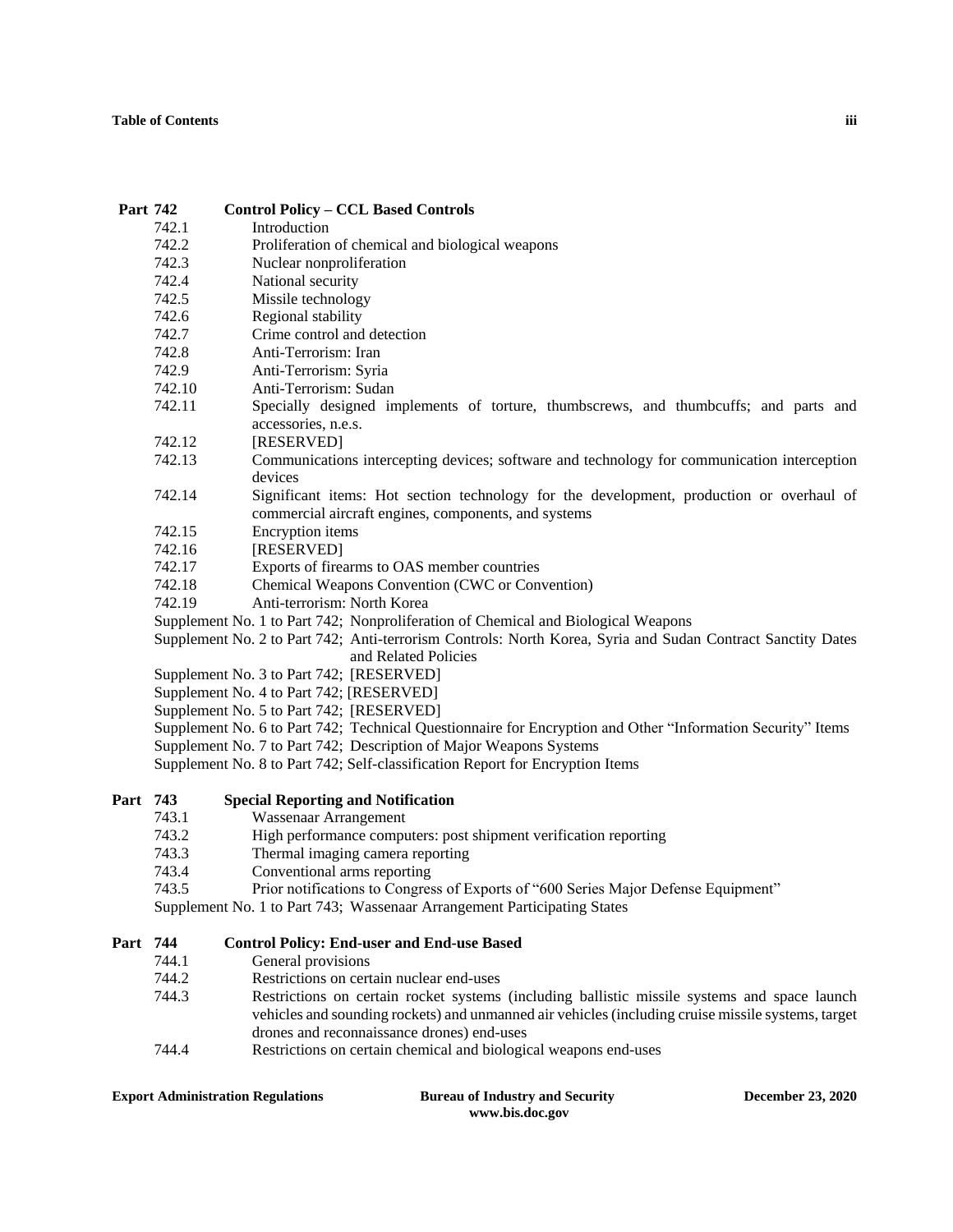#### **Table of Contents iv**

| 744.6<br>Restrictions on certain activities of U.S. persons<br>744.7<br>Restrictions on certain exports to and for the use of certain foreign vessels or aircraft<br>744.8<br>Restrictions on exports and reexports to persons designated pursuant to Executive Order 13382 –<br>Blocking Property of Weapons of Mass Destruction Proliferators and Their Supporters<br>Restrictions on certain exports and reexports of cameras controlled by ECCNs 6A003.b.3,<br>744.9<br>6A003.b.4.b, or 6A003.b.4.c<br>Restrictions on certain entities in Russia<br>744.10<br>744.11<br>License requirements that apply to entities acting contrary to national security or foreign policy<br>interests of the United States |
|-------------------------------------------------------------------------------------------------------------------------------------------------------------------------------------------------------------------------------------------------------------------------------------------------------------------------------------------------------------------------------------------------------------------------------------------------------------------------------------------------------------------------------------------------------------------------------------------------------------------------------------------------------------------------------------------------------------------|
|                                                                                                                                                                                                                                                                                                                                                                                                                                                                                                                                                                                                                                                                                                                   |
|                                                                                                                                                                                                                                                                                                                                                                                                                                                                                                                                                                                                                                                                                                                   |
|                                                                                                                                                                                                                                                                                                                                                                                                                                                                                                                                                                                                                                                                                                                   |
|                                                                                                                                                                                                                                                                                                                                                                                                                                                                                                                                                                                                                                                                                                                   |
|                                                                                                                                                                                                                                                                                                                                                                                                                                                                                                                                                                                                                                                                                                                   |
|                                                                                                                                                                                                                                                                                                                                                                                                                                                                                                                                                                                                                                                                                                                   |
|                                                                                                                                                                                                                                                                                                                                                                                                                                                                                                                                                                                                                                                                                                                   |
|                                                                                                                                                                                                                                                                                                                                                                                                                                                                                                                                                                                                                                                                                                                   |
|                                                                                                                                                                                                                                                                                                                                                                                                                                                                                                                                                                                                                                                                                                                   |
| 744.12<br>Restrictions on exports and reexports to persons designated in or pursuant to Executive Order                                                                                                                                                                                                                                                                                                                                                                                                                                                                                                                                                                                                           |
| 13224 (Specially Designated Global Terrorist) (SDGT)                                                                                                                                                                                                                                                                                                                                                                                                                                                                                                                                                                                                                                                              |
| Restrictions on exports and reexports to persons designated pursuant to Executive Order 12947<br>744.13                                                                                                                                                                                                                                                                                                                                                                                                                                                                                                                                                                                                           |
| (Specially Designated Terrorists) (SDT)                                                                                                                                                                                                                                                                                                                                                                                                                                                                                                                                                                                                                                                                           |
| Restrictions on exports and reexports to designated Foreign Terrorist Organizations (FTOs)<br>744.14                                                                                                                                                                                                                                                                                                                                                                                                                                                                                                                                                                                                              |
| Restrictions on exports, reexports and transfers (in-country) to persons listed on the Unverified<br>744.15                                                                                                                                                                                                                                                                                                                                                                                                                                                                                                                                                                                                       |
| List                                                                                                                                                                                                                                                                                                                                                                                                                                                                                                                                                                                                                                                                                                              |
| 744.16<br><b>Entity List</b>                                                                                                                                                                                                                                                                                                                                                                                                                                                                                                                                                                                                                                                                                      |
| 744.17<br>Restrictions on certain exports, reexports and transfers (in-country) of microprocessors and                                                                                                                                                                                                                                                                                                                                                                                                                                                                                                                                                                                                            |
| associated "software" and "technology" for 'military end uses' and to 'military end users'                                                                                                                                                                                                                                                                                                                                                                                                                                                                                                                                                                                                                        |
| Restrictions on exports, reexports, and transfers to persons designated in or pursuant to Executive<br>744.18                                                                                                                                                                                                                                                                                                                                                                                                                                                                                                                                                                                                     |
| Order 13315                                                                                                                                                                                                                                                                                                                                                                                                                                                                                                                                                                                                                                                                                                       |
| Licensing policy regarding persons sanctioned pursuant to specified statutes<br>744.19                                                                                                                                                                                                                                                                                                                                                                                                                                                                                                                                                                                                                            |
| 744.20<br>License requirements that apply to certain sanctioned entities                                                                                                                                                                                                                                                                                                                                                                                                                                                                                                                                                                                                                                          |
| 744.21<br>Restrictions on certain 'military end use' or 'military end user' in the People's Republic of China,                                                                                                                                                                                                                                                                                                                                                                                                                                                                                                                                                                                                    |
| Russia, or Venezuela.                                                                                                                                                                                                                                                                                                                                                                                                                                                                                                                                                                                                                                                                                             |
| Restrictions on exports, reexports and transfers to persons whose property<br>744.22                                                                                                                                                                                                                                                                                                                                                                                                                                                                                                                                                                                                                              |
| and interests in property are blocked pursuant to Executive Orders                                                                                                                                                                                                                                                                                                                                                                                                                                                                                                                                                                                                                                                |
| 13310, 13448 or 13464                                                                                                                                                                                                                                                                                                                                                                                                                                                                                                                                                                                                                                                                                             |
| Supplement No. 1 to Part 744; Military End-use Examples for §744.17                                                                                                                                                                                                                                                                                                                                                                                                                                                                                                                                                                                                                                               |
| Supplement No. 2 to Part 744; List of Items Subject to the Military End-use License Requirement of §744.21                                                                                                                                                                                                                                                                                                                                                                                                                                                                                                                                                                                                        |
| Supplement No. 3 to Part 744; Countries Not Subject to Certain Nuclear End-use Restrictions in §744.2(a)                                                                                                                                                                                                                                                                                                                                                                                                                                                                                                                                                                                                          |
| Supplement No. 4 to Part 744; Entity List                                                                                                                                                                                                                                                                                                                                                                                                                                                                                                                                                                                                                                                                         |
| Supplement No. 5 to Part 744; Procedures for End-User Review Committee Entity List and 'Military End User'                                                                                                                                                                                                                                                                                                                                                                                                                                                                                                                                                                                                        |
| (MEU) List Decisions                                                                                                                                                                                                                                                                                                                                                                                                                                                                                                                                                                                                                                                                                              |
| Supplement No. 6 to Part 744; Unverified List                                                                                                                                                                                                                                                                                                                                                                                                                                                                                                                                                                                                                                                                     |
| Supplement No. 7 to Part 744; 'Military End User' (MEU) List                                                                                                                                                                                                                                                                                                                                                                                                                                                                                                                                                                                                                                                      |

# **Part 745 Chemical Weapons Convention Requirements** 745.1 **Advance notification and annual report of a** Advance notification and annual report of all exports of Schedule 1 chemicals to other States Parties 745.2 End-Use Certificate reporting requirements under the Chemical Weapons Convention Supplement No. 1 to Part 745; Schedules of Chemicals Supplement No. 2 to Part 745; States Parties to the Convention on the Prohibition of the Development, Production, Stockpiling, and Use of Chemical Weapons and on Their Destruction Supplement No. 3 to Part 745; Foreign Authorized Agencies Responsible for Issuing End-Use Certificates Pursuant to §745.2

#### **Part 746 Embargoes and Other Special Controls**

**Export Administration Regulations Bureau of Industry and Security December 23, 2020**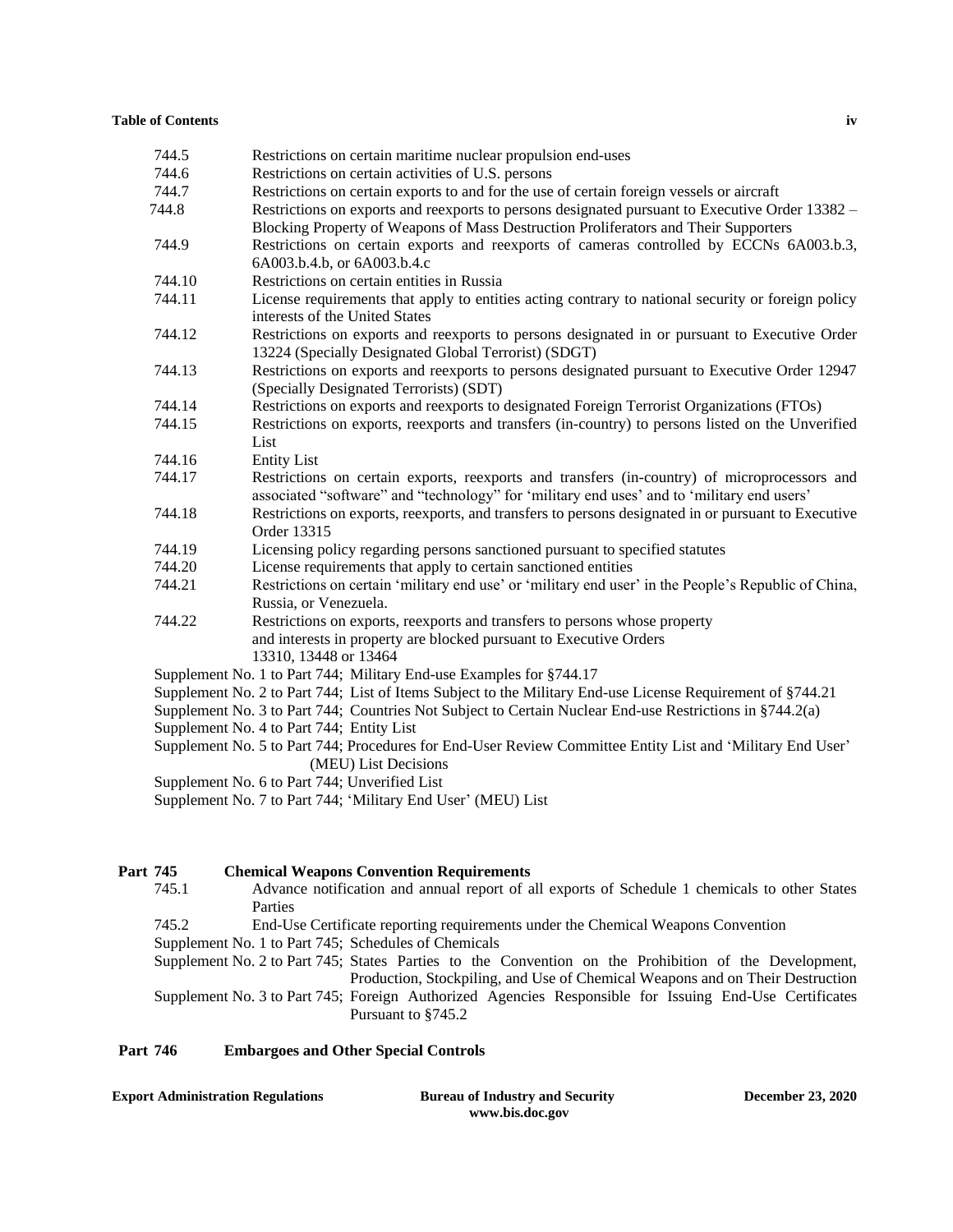#### **Table of Contents v**

| 746.1 | Introduction                                           |
|-------|--------------------------------------------------------|
|       |                                                        |
| 746.2 | Cuba                                                   |
| 746.3 | Iraq                                                   |
| 746.4 | North Korea                                            |
| 746.5 | Russian industry sector sanctions                      |
| 746.6 | [RESERVED]                                             |
| 746.7 | Iran                                                   |
| 746.8 | [RESERVED]                                             |
| 746.9 | Syria                                                  |
|       | Supplement No. 1 to Part 746; Examples of Luxury Goods |
|       |                                                        |

Supplement No. 2 to Part 746; Russian Industry Sector Sanction List

#### Part 747 **[RESERVED]**

748.1 General provisions

748.2 Obtaining forms; mailing addresses 748.3 Classification Requests and Advisory Opinions 748.4 Basic guidance related to applying for a license 748.5 Parties to the transaction 748.6 General instructions for license applications

**Part 748 Applications (Classification, Advisory, and License) and Documentation**

- 748.7 Registering for electronic submission of license applications and related documents
- 748.8 Unique license application and submission requirements
- 748.9 Support documents for evaluation of foreign parties in license applications and/or for promoting compliance with license requirements
- 748.10 People's Republic of China (PRC) End User Statement
- 748.11 Statement by Ultimate Consignee and Purchaser
- 748.12 Firearms Convention (FC) Import Certificate
- 748.13 Hong Kong Import and Export Licenses
- 748.14 Granting of exceptions to the support document requirements
- 748.15 Authorization Validated End-user (VEU)

Supplement No. 1 to Part 748; BIS-748P; BIS-748P-A: Item Appendix, and BIS-748P-B: End-User Appendix; Multipurpose Application Instructions

- Supplement No. 2 to Part 748; Unique Application and Submission Requirements
- Supplement No. 3 to Part 748; Statement by Ultimate Consignee and Purchaser Content Requirements
- Supplement No. 4 to Part 748; [RESERVED]

Supplement No. 5 to Part 748; U.S. Import Certificate and Delivery Verification Procedure

- Supplement No. 6 to Part 748; Authorities issuing Import Certificates under the Firearms Convention [RESERVED]
- Supplement No. 7 to Part 748; Authorization Validated End-user (VEU): List of Validated End-Users, Respective Eligible Items for export, reexport and transfer, and Eligible Destinations

Supplement No. 8 to Part 748; Information Required in Requests for Validated End-User (VEU) Authorization Supplement No. 9 to Part 748; End-User Review Committee Procedures

#### **Part 750 Application Processing, Issuance, and/or Denial**

- 750.1 Scope
- 750.2 Processing of Classification Requests and Advisory Opinions
- 750.3 Review of license applications by BIS and other government agencies and departments

**Export Administration Regulations Bureau of Industry and Security December 23, 2020**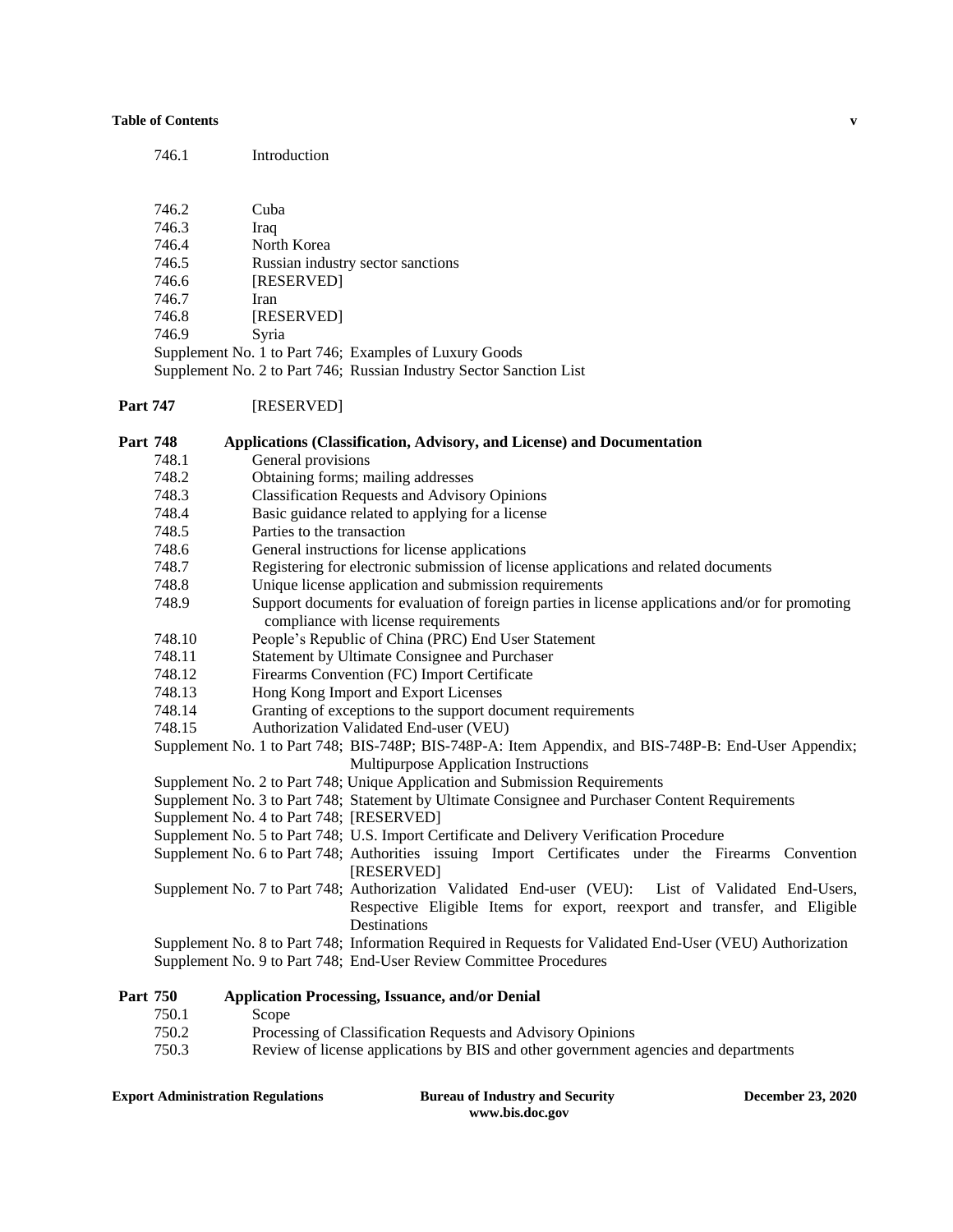#### **Table of Contents vi**

- 750.4 Procedures for processing license applications
- 750.5 [RESERVED]
- 750.6 Denial of license applications
- 750.7 Issuance of licenses
- 750.8 Revocation or suspension of licenses
- 750.9 Duplicate licenses
- 750.10 Transfer of licenses for exports
- 750.11 Shipping tolerances

## **Part 752 [RESERVED]**

## **Part 754 Short Supply Controls**

- 754.1 Introduction
- 754.2 Crude oil
- 754.3 Petroleum products not including crude oil
- 754.4 Unprocessed western red cedar
- 754.5 Horses for export by sea
- 754.6 Registration of U.S. agricultural commodities for exemption from short supply limitations on export
- 754.7 Petitions for the imposition of monitoring or controls on recyclable metallic materials; Public hearings
- Supplement No. 1 to Part 754; Crude Petroleum and Petroleum Products
- Supplement No. 2 to Part 754; Unprocessed Western Red Cedar

Supplement No. 3 to Part 754; Statutory Provisions Dealing with Exports of Crude Oil

## **Part 756 Appeals and Judicial Review**

- 756.1 Scope
- 756.2 Appeal from an administrative action
- 756.3 Judicial review of agency action

#### **Part 758 Export Clearance Requirements and Authorities**

- 758.1 The Electronic Export Information (EEI) filing to the Automated Export System (AES)
- 758.2 Automated Export System (AES)
- 758.3 Responsibilities of parties to the transaction
- 758.4 Use of export license
- 758.5 Conformity of documents and unloading of items
- 758.6 Destination control statement and other information furnished to consignees
- 758.7 Authorities of the Bureau of Industry and Security, Office of Export Enforcement (OEE)
- 758.8 Return or unloading of cargo
- 758.9 Other applicable laws and regulations
- 758.10 Entry Clearance Requirements for Temporary Imports
- 758.11 Export Clearance Requirements for Firearms and Related Items

## **Part 760 Restrictive Trade Practices or Boycotts**

- 760.1 Definitions
- 760.2 Prohibitions
- 760.3 Exception to prohibitions
- 760.4 Evasion
- 760.5 Reporting requirements

Supplement Nos. 1-16; Interpretations

#### **Export Administration Regulations Bureau of Industry and Security December 23, 2020**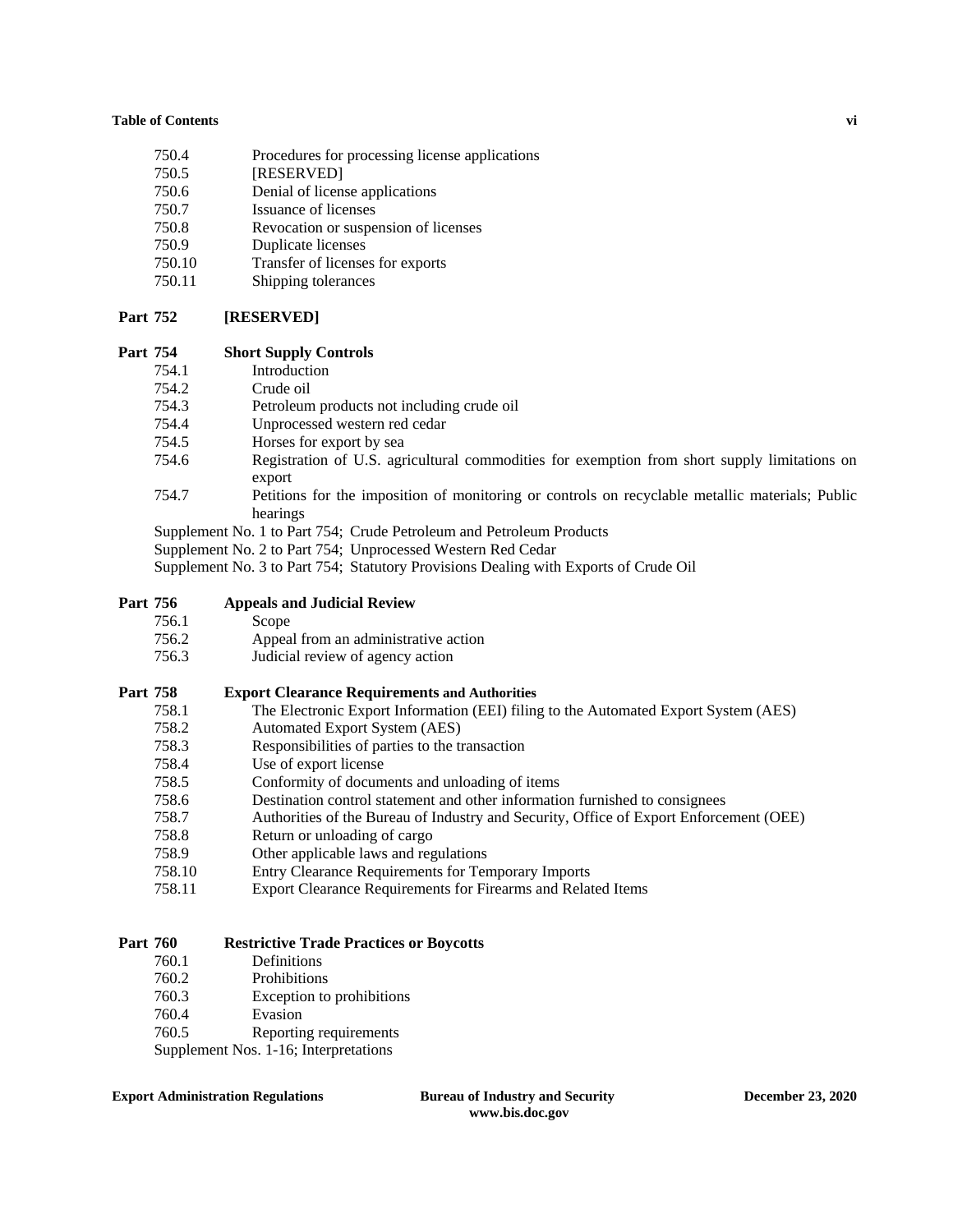## **Table of Contents vii**

# **Part 762 Recordkeeping**

- 762.1 Scope
- 762.2 Records to be retained
- 762.3 Records exempt from recordkeeping requirements
- 762.4 Original records required
- 762.5 Reproduction of original records
- 762.6 Period of retention
- 762.7 Producing and inspecting records<br> **Part 764** Enforcement and Protective Measur

# **764 •• Enforcement and Protective Measures**<br>764.1 •• Introduction

- **Introduction**
- 764.2 Violations
- 764.3 Sanctions
- 764.4 Reporting of violations
- 764.5 Voluntary self-disclosure
- 764.6 Protective administrative measures
- 764.7 Activities involving items that may have been illegally exported or reexported to Libya
- 764.8 Voluntary self-disclosures for boycott provisions

Supplement No. 1 to Part 764; Standard Terms of Orders Denying Export Privileges

| Part 766 | <b>Administrative Enforcement Proceedings</b>                                                  |
|----------|------------------------------------------------------------------------------------------------|
| 766.1    | Scope                                                                                          |
| 766.2    | <b>Definitions</b>                                                                             |
| 766.3    | Institution of administrative enforcement proceedings                                          |
| 766.4    | Representation                                                                                 |
| 766.5    | Filing and service of papers other than charging letter                                        |
| 766.6    | Answer and demand for hearing                                                                  |
| 766.7    | Default                                                                                        |
| 766.8    | Summary decision                                                                               |
| 766.9    | Discovery                                                                                      |
| 766.10   | Subpoenas                                                                                      |
| 766.11   | Matter protected against disclosure                                                            |
| 766.12   | Prehearing conference                                                                          |
| 766.13   | Hearings                                                                                       |
| 766.14   | Interlocutory review of rulings                                                                |
| 766.15   | Proceeding without a hearing                                                                   |
| 766.16   | Procedural stipulations; extension of time                                                     |
| 766.17   | Decision of the administrative law judge                                                       |
| 766.18   | Settlement                                                                                     |
| 766.19   | Reopening                                                                                      |
| 766.20   | Record for decision and availability of documents                                              |
| 766.21   | Appeals                                                                                        |
| 766.22   | Review by Under Secretary                                                                      |
| 766.23   | Related persons                                                                                |
| 766.24   | Temporary denials                                                                              |
| 766.25   | Administrative action denying export privileges                                                |
|          | Supplement No. 1 to part 766; Guidance on Charging and Penalty Determinations in Settlement of |
|          | <b>Administrative Enforcement Cases</b>                                                        |
|          | Supplement No. 2 to part 766; Guidance on Charging and Penalty Determinations in Settlement of |

Administrative Enforcement Cases Involving Antiboycott Matters

**Export Administration Regulations Bureau of Industry and Security December 23, 2020**